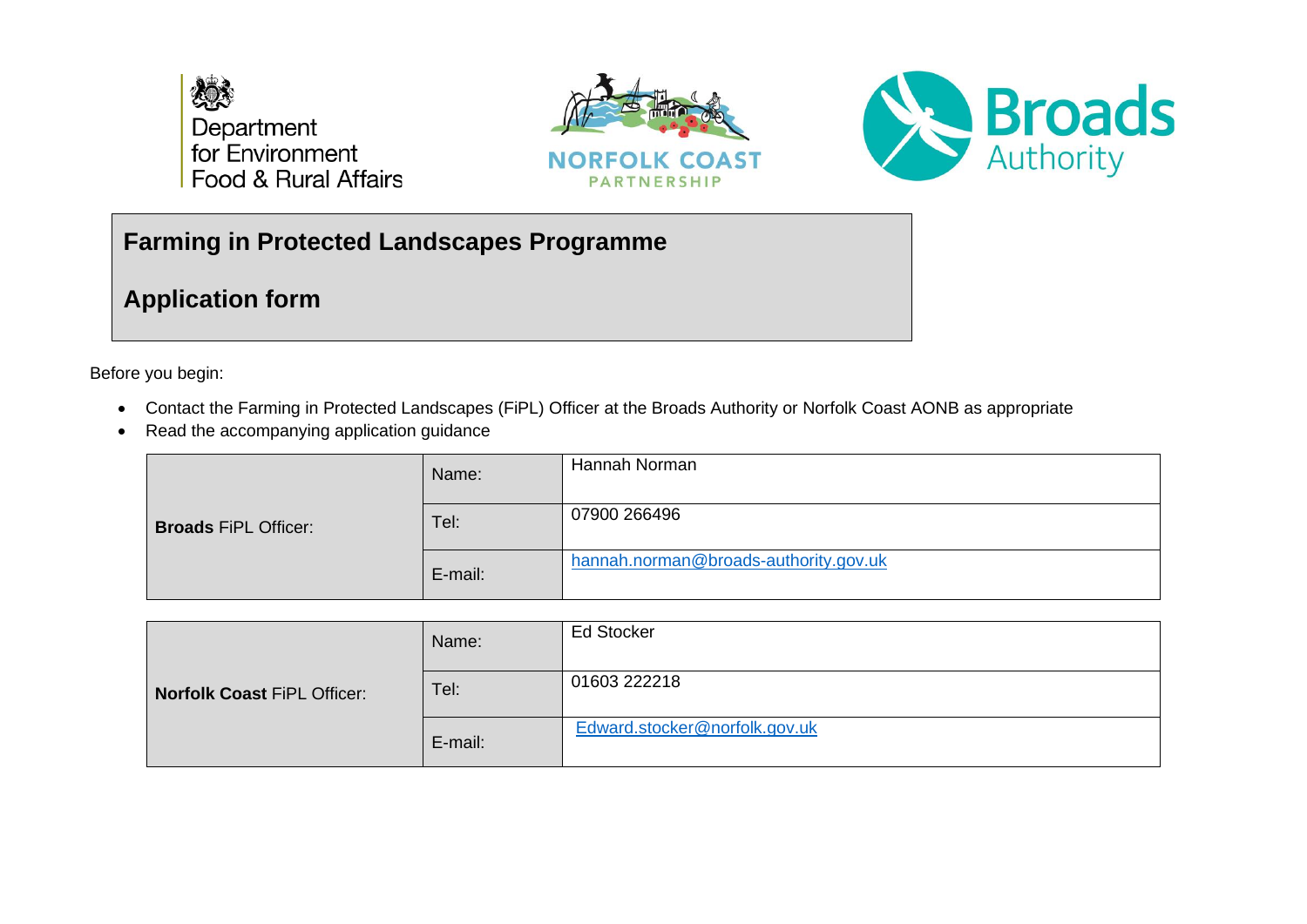## Please skip to Section 1 if your application is not part of a collaborative farmer group application.

Applications can be made for collaborative farmer groups and the process for doing so is outlined in the application guidance. If you are applying on behalf of a collaborative farmer group please complete the below box prior to beginning your application.

| Please select one of the following options to outline<br>why you are applying on behalf of the collaborative<br>farmer group:                                                                                                                                                                                    | I am the lead applicant who will be distributing the resources to the group,<br>managing the application process and reporting on the progress of the project.<br>I am a member of a third party, not part of the collaborative farmer group<br>but acting on their behalf. The third party will distribute the resources to the<br>group, manage the application process and report on the progress of the<br>project.<br>I am a member of the Protected Landscape body, not part of the<br>collaborative farmer group but acting on their behalf. The Protected Landscape<br>body will distribute the resources to the group, manage the application process<br>and report on the progress of the project. |
|------------------------------------------------------------------------------------------------------------------------------------------------------------------------------------------------------------------------------------------------------------------------------------------------------------------|--------------------------------------------------------------------------------------------------------------------------------------------------------------------------------------------------------------------------------------------------------------------------------------------------------------------------------------------------------------------------------------------------------------------------------------------------------------------------------------------------------------------------------------------------------------------------------------------------------------------------------------------------------------------------------------------------------------|
| Evidence of partnership agreement (s) between the participants in the farmer collaborative group and the<br>lead applicant/third party/Protected Landscape will need to be demonstrated for an application to proceed.<br>Applications will not be progressed unless partnership agreement (s) can be evidenced. |                                                                                                                                                                                                                                                                                                                                                                                                                                                                                                                                                                                                                                                                                                              |
| Have you secured partnership agreement (s) with all<br>participants in the collaborative farmer group and<br>yourself/your organisation?<br>You must answer yes for your application to proceed.                                                                                                                 | Yes<br><b>No</b>                                                                                                                                                                                                                                                                                                                                                                                                                                                                                                                                                                                                                                                                                             |
| Have you provided evidence of these partnership<br>agreement (s) to your Protected Landscape FiPL Officer?                                                                                                                                                                                                       | $\Box$ copy of partnership agreement (s) enclosed<br>$\Box$ copy of partnership agreement (s) to follow                                                                                                                                                                                                                                                                                                                                                                                                                                                                                                                                                                                                      |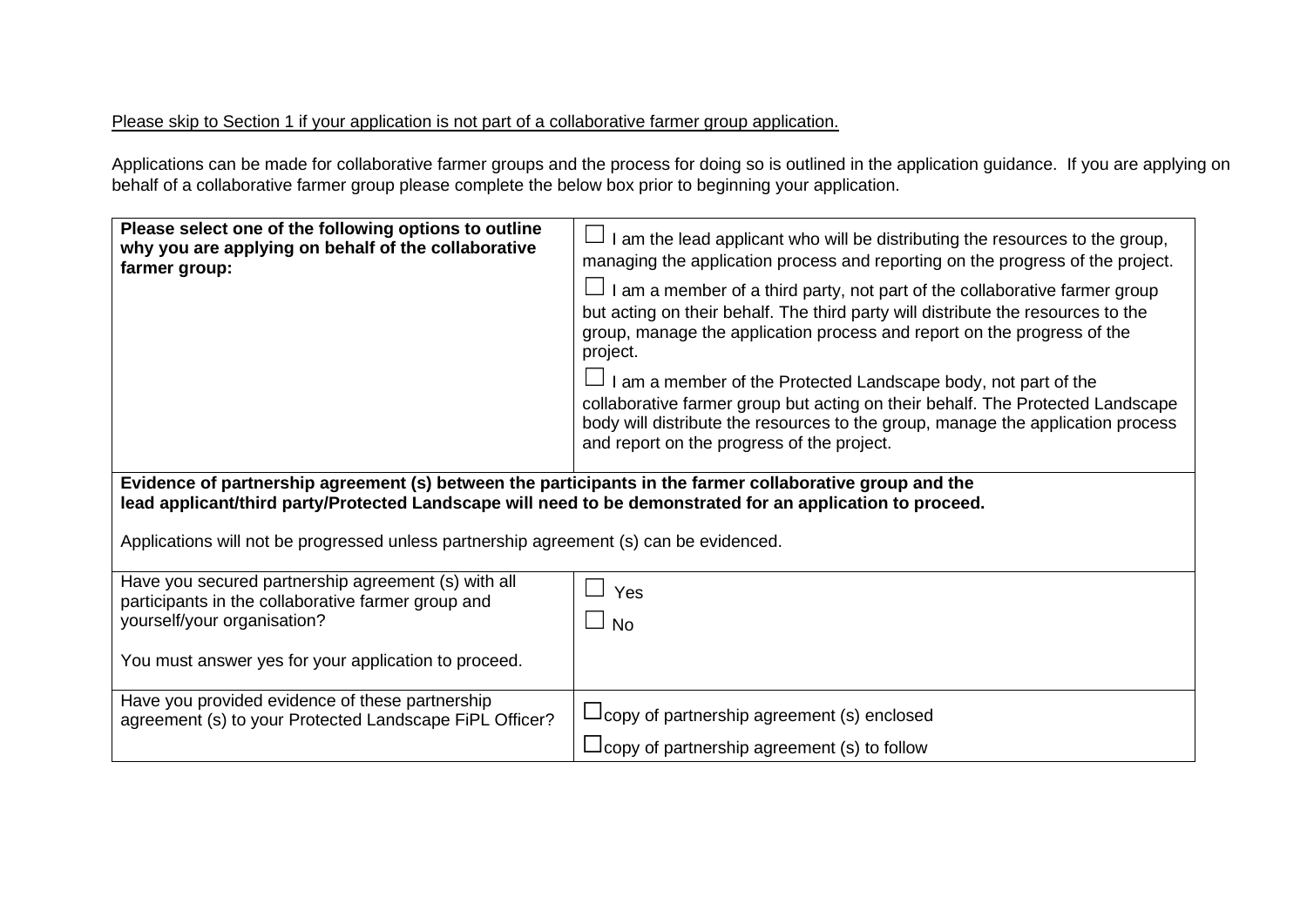# **Section 1) Information about you and your project**

Your application will not be scored on your answers in this section.

| Details of the person making the application                                                                  |                         |  |
|---------------------------------------------------------------------------------------------------------------|-------------------------|--|
| Full name of the main contact                                                                                 | Position in<br>business |  |
| Daytime telephone number                                                                                      | Email<br>address        |  |
| Business Name (this can be the name of the farm/land<br>management/business/organisation name)                |                         |  |
| Business address (including the postcode)                                                                     |                         |  |
| Location and grid reference of the project if different from<br>the address above. Please include a postcode. |                         |  |
| Single Business Identifier (SBI) number (if applicable)                                                       |                         |  |
| Parcel ID(s) in RLR format (e.g. AB1234 5678) (if<br>applicable)                                              |                         |  |
| What is the area being funded for the activity in the<br>parcel (s) in hectares? (if applicable)              |                         |  |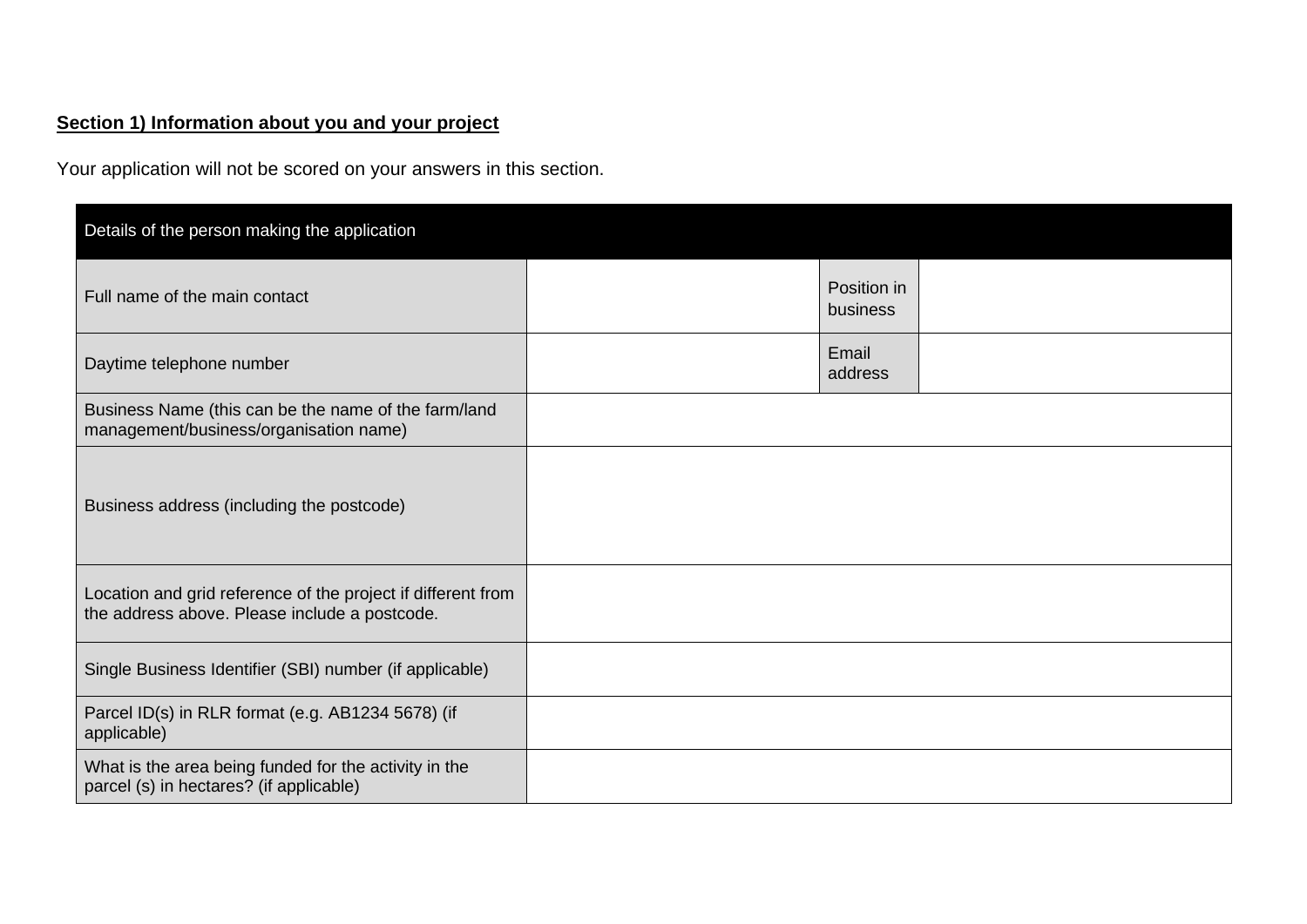| Website address (if applicable)                                                                                                                                 |  |                                |  |                    |                                     |                                                 |  |  |
|-----------------------------------------------------------------------------------------------------------------------------------------------------------------|--|--------------------------------|--|--------------------|-------------------------------------|-------------------------------------------------|--|--|
| Which option best describes you? Tick one option.                                                                                                               |  |                                |  |                    |                                     |                                                 |  |  |
| Company                                                                                                                                                         |  | Sole trader                    |  | Private Individual |                                     |                                                 |  |  |
| Partner                                                                                                                                                         |  | Other                          |  |                    | If other, please<br>state what type |                                                 |  |  |
| What are the main activities of your business?<br>Tick all that apply.                                                                                          |  | Dairy                          |  |                    |                                     | <b>Beef</b>                                     |  |  |
|                                                                                                                                                                 |  | Sheep                          |  |                    |                                     | Arable                                          |  |  |
|                                                                                                                                                                 |  | Forestry                       |  |                    |                                     | Public access                                   |  |  |
|                                                                                                                                                                 |  | Diversification                |  |                    |                                     | Other                                           |  |  |
|                                                                                                                                                                 |  | If other, please describe      |  |                    |                                     |                                                 |  |  |
| If a farm/land management business is involved, please<br>provide the size of the farm and how much land is<br>classified as Severely Disadvantaged Area (SDA). |  | Area of the holding (hectares) |  |                    |                                     | Area of the<br>holding in the<br>SDA (hectares) |  |  |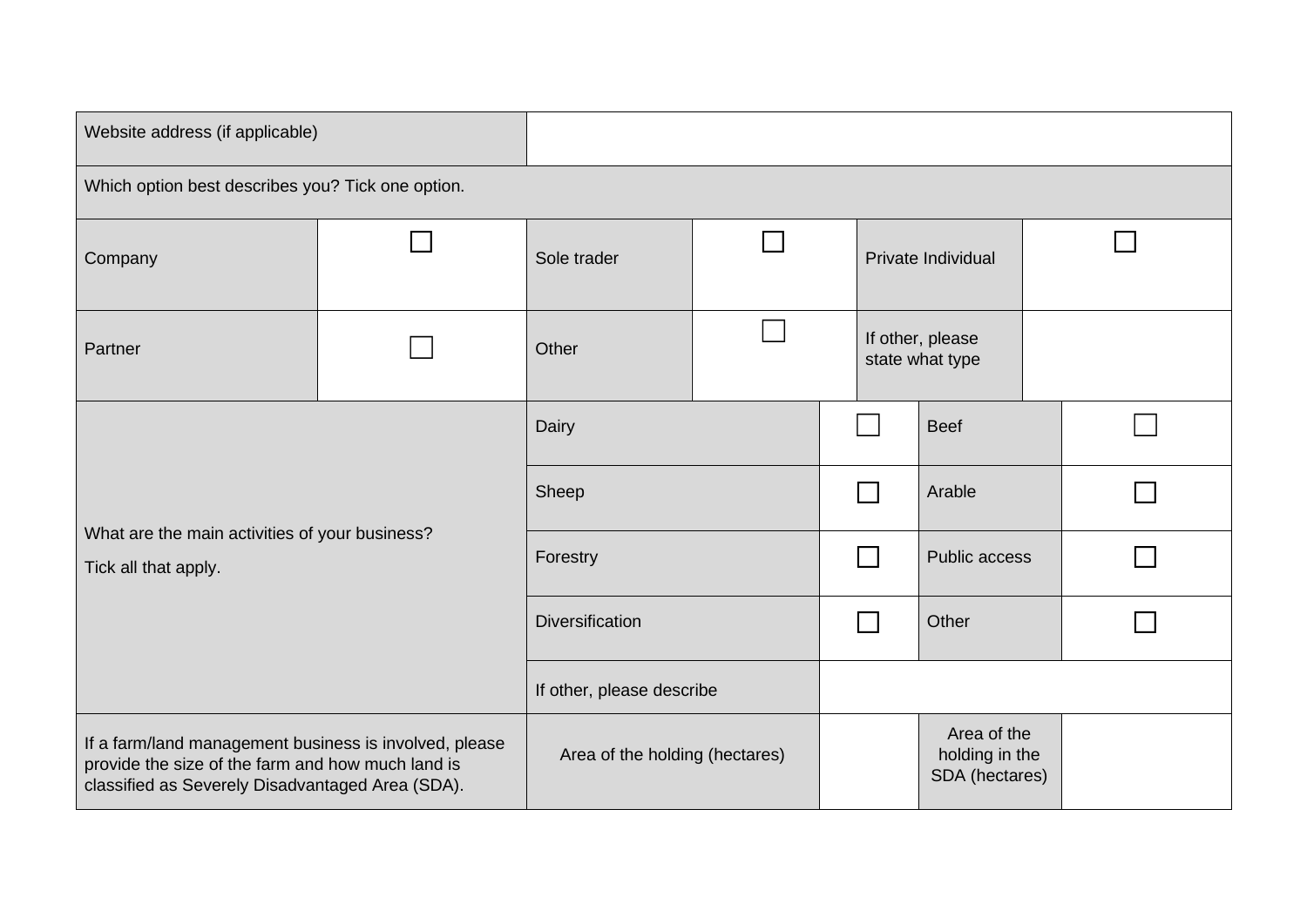| Is this a collaborative farmer group application?                                                                                                                                                               | Yes | <b>No</b>                                                           |
|-----------------------------------------------------------------------------------------------------------------------------------------------------------------------------------------------------------------|-----|---------------------------------------------------------------------|
| If yes, what are the names and roles of group members?                                                                                                                                                          |     |                                                                     |
| If your group has a constitution, please email/include this<br>with your application                                                                                                                            |     |                                                                     |
| Double Funding                                                                                                                                                                                                  |     |                                                                     |
| Have you received or applied for any other funding for<br>the same activities you are applying for in this                                                                                                      | Yes | <b>No</b>                                                           |
| programme?                                                                                                                                                                                                      |     | If yes, please explain why you do not consider this double funding: |
| This might include:                                                                                                                                                                                             |     |                                                                     |
| <b>Environmental Stewardship</b>                                                                                                                                                                                |     |                                                                     |
| <b>Countryside Stewardship Schemes</b><br><b>Protected Landscape</b>                                                                                                                                            |     |                                                                     |
| Growth Programme,<br><b>LEADER</b>                                                                                                                                                                              |     |                                                                     |
| <b>Countryside Productivity</b>                                                                                                                                                                                 |     |                                                                     |
| Green Recovery Challenge Fund                                                                                                                                                                                   |     |                                                                     |
| You cannot get funding for activities or works that you<br>are already getting funding for (or have already got<br>funding for) from another agri-environmental scheme,<br>This would be called double funding. |     |                                                                     |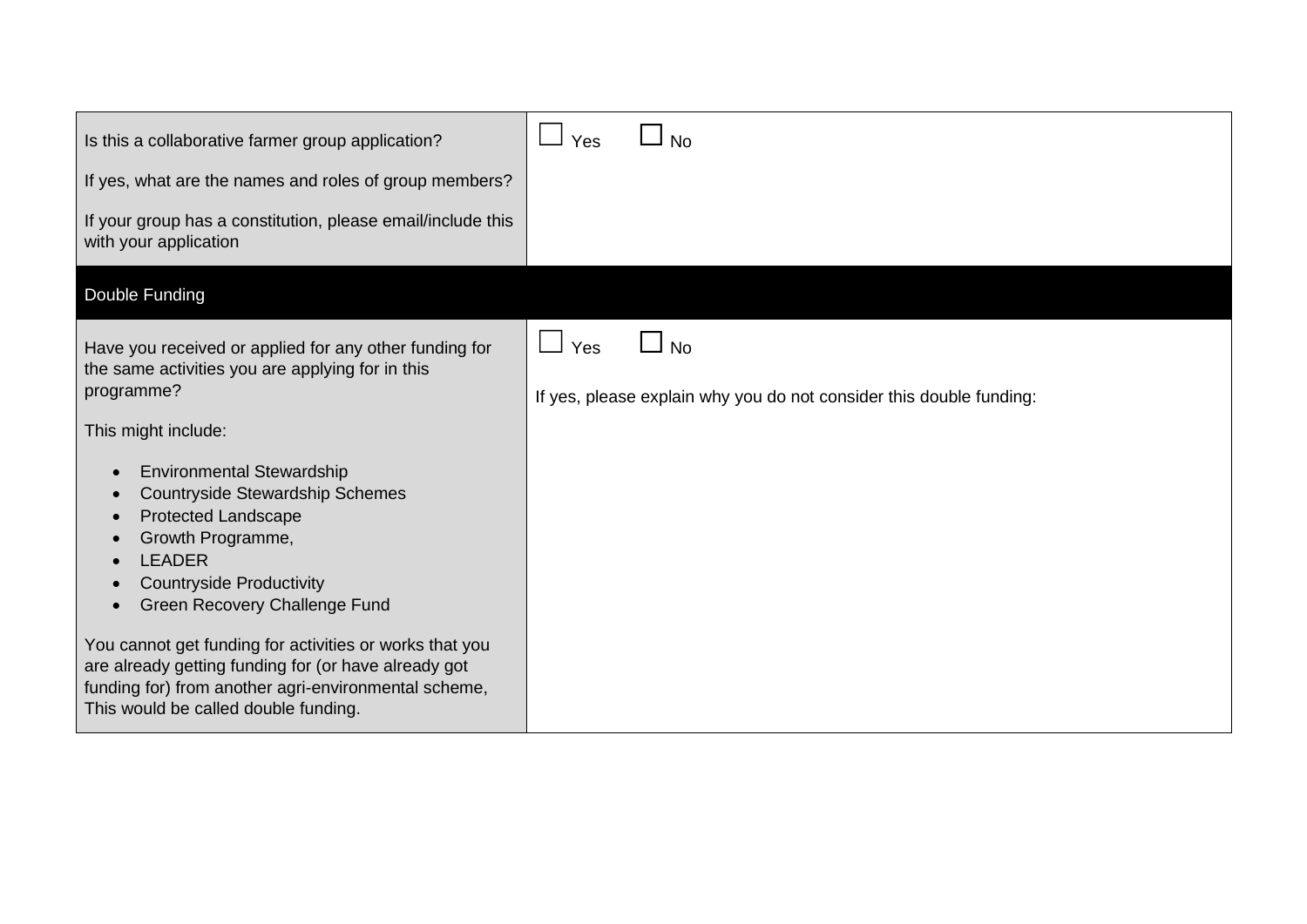|                                                                                                                                                                                        | $\Box$ No<br>Yes                                                                                      |  |  |  |
|----------------------------------------------------------------------------------------------------------------------------------------------------------------------------------------|-------------------------------------------------------------------------------------------------------|--|--|--|
|                                                                                                                                                                                        | If yes, which agricultural or non-agricultural subsidies?                                             |  |  |  |
| Do you get any agricultural or non-agricultural subsidies?                                                                                                                             |                                                                                                       |  |  |  |
|                                                                                                                                                                                        | If yes, is the total amount, including this grant offer, more than £350,000 over the last 3<br>years? |  |  |  |
|                                                                                                                                                                                        | $\Box_{\text{No}}$<br>$\Box$ Yes                                                                      |  |  |  |
| Is any of the work you plan to do covered by an<br>insurance claim or as a condition or part of a condition of<br>planning permission?                                                 | Yes, as an insurance claim                                                                            |  |  |  |
| Work covered by an insurance claim or planning<br>permission is not eligible for funding. You must make this<br>clear in the project costs and funding section of this<br>application. | Yes, as a condition of planning permission                                                            |  |  |  |
| Site details<br>Where possible, please attach a map showing the project location.                                                                                                      |                                                                                                       |  |  |  |
| Do you, or someone else you are applying with, own and manage the land<br>where the project is taking place?                                                                           | Yes                                                                                                   |  |  |  |
| If no, do you have the written approval from the landowner(s) involved in the<br>project?                                                                                              | $\blacksquare$<br>Yes<br>No                                                                           |  |  |  |
| You cannot submit this application without permission from the landowner.                                                                                                              |                                                                                                       |  |  |  |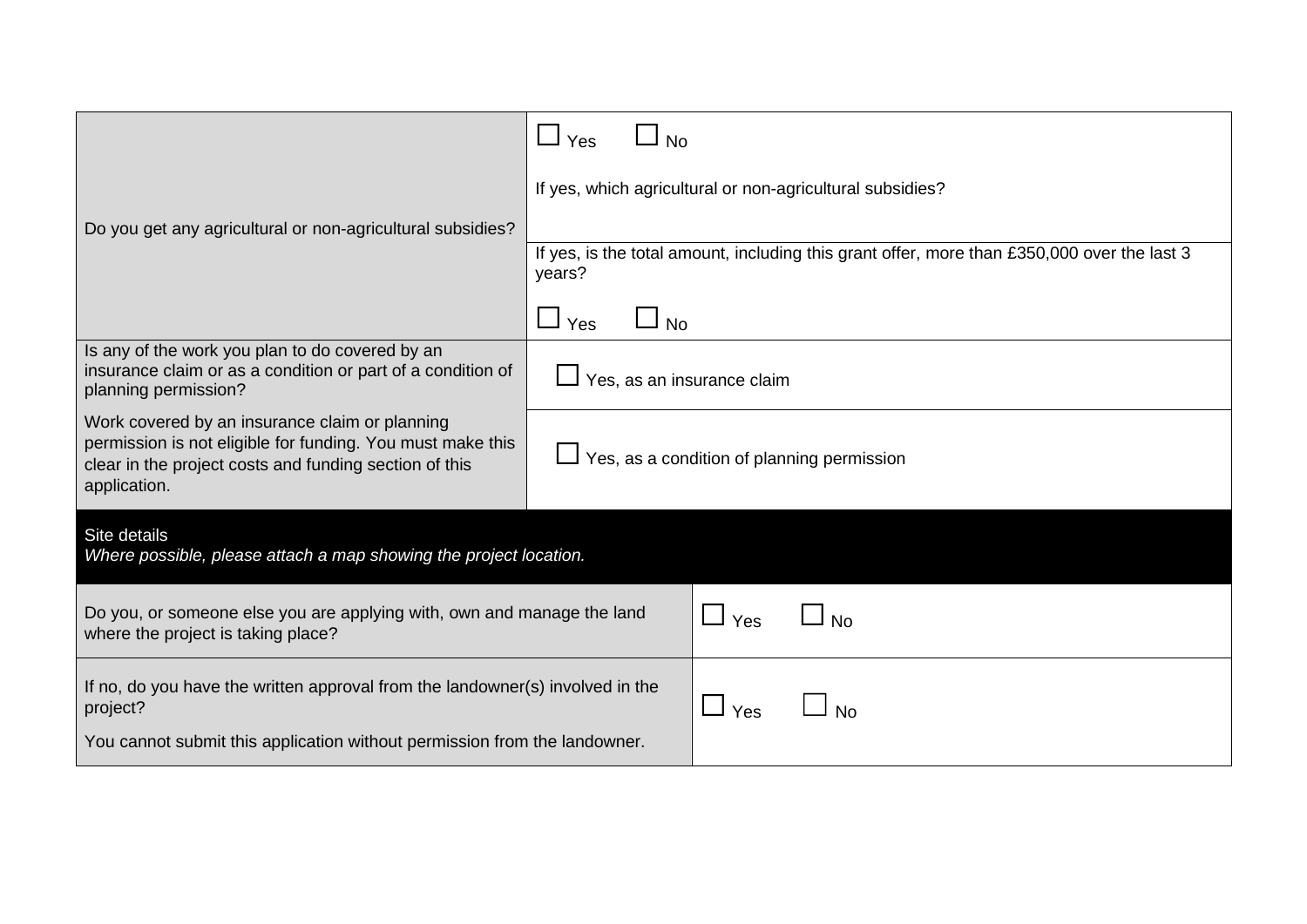| If yes, you will need to provide written permission from the landowner. |                                                                                                                                                                                                                                                                                                                                                                                                                                                                                                                                                                                                                                                                  | permission uploaded with application<br>I will send a copy separately               |  |
|-------------------------------------------------------------------------|------------------------------------------------------------------------------------------------------------------------------------------------------------------------------------------------------------------------------------------------------------------------------------------------------------------------------------------------------------------------------------------------------------------------------------------------------------------------------------------------------------------------------------------------------------------------------------------------------------------------------------------------------------------|-------------------------------------------------------------------------------------|--|
|                                                                         | Do you or someone else you are applying with have a lease or tenancy?                                                                                                                                                                                                                                                                                                                                                                                                                                                                                                                                                                                            | Yes<br><b>No</b>                                                                    |  |
|                                                                         | What type of lease or tenancy?                                                                                                                                                                                                                                                                                                                                                                                                                                                                                                                                                                                                                                   |                                                                                     |  |
| If yes,                                                                 | How long is the tenancy?                                                                                                                                                                                                                                                                                                                                                                                                                                                                                                                                                                                                                                         | Length of tenancy in years                                                          |  |
|                                                                         | How long is remaining in the tenancy?                                                                                                                                                                                                                                                                                                                                                                                                                                                                                                                                                                                                                            | Time remaining in years and months                                                  |  |
|                                                                         | Does your project need any other permissions? For example:<br>Site of Special Scientific Interest (SSSI) consent<br>agri-environment scheme approval<br>planning permission<br>water abstraction license<br>Forestry Commission impact assessment for tree<br>establishment/woodland creation<br>Scheduled monument consent<br>If your application for funding is approved, you must provide a copy of the<br>permissions before you can start any works.<br>Your Protected Landscape FiPL officer should be well placed to advise on any<br>permissions your project may require. Please speak to them about permissions<br>prior to submitting an application. | $\Box$ Yes<br>permission uploaded with application<br>I will send a copy separately |  |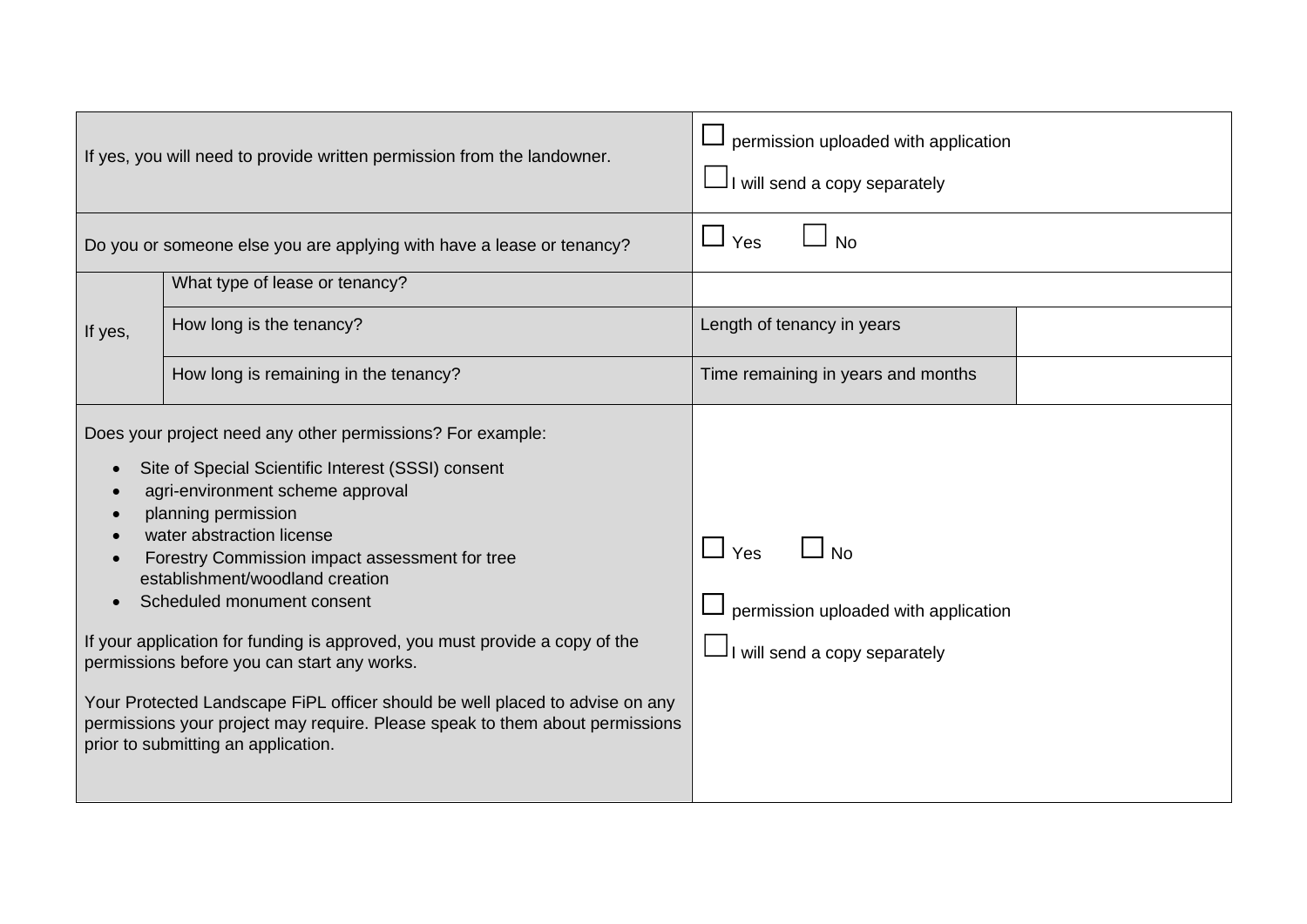| Will the project be delivered on a protected site, for example SSSI? If yes, give<br>details of the site and protection. | $\Box$ Yes<br>$\sqcup$ No |
|--------------------------------------------------------------------------------------------------------------------------|---------------------------|
| If applicable, what is the area of your holding that will be covered by the project<br>(hectares)?                       |                           |
| Project timescale                                                                                                        |                           |
| Project start date                                                                                                       |                           |
| Project end date                                                                                                         |                           |
| Have you received funding from the Farming in Protected Landscapes<br>Programme in the past?                             | $\Box$ No<br>Yes          |
| If yes, how much funding and when did you get it?                                                                        |                           |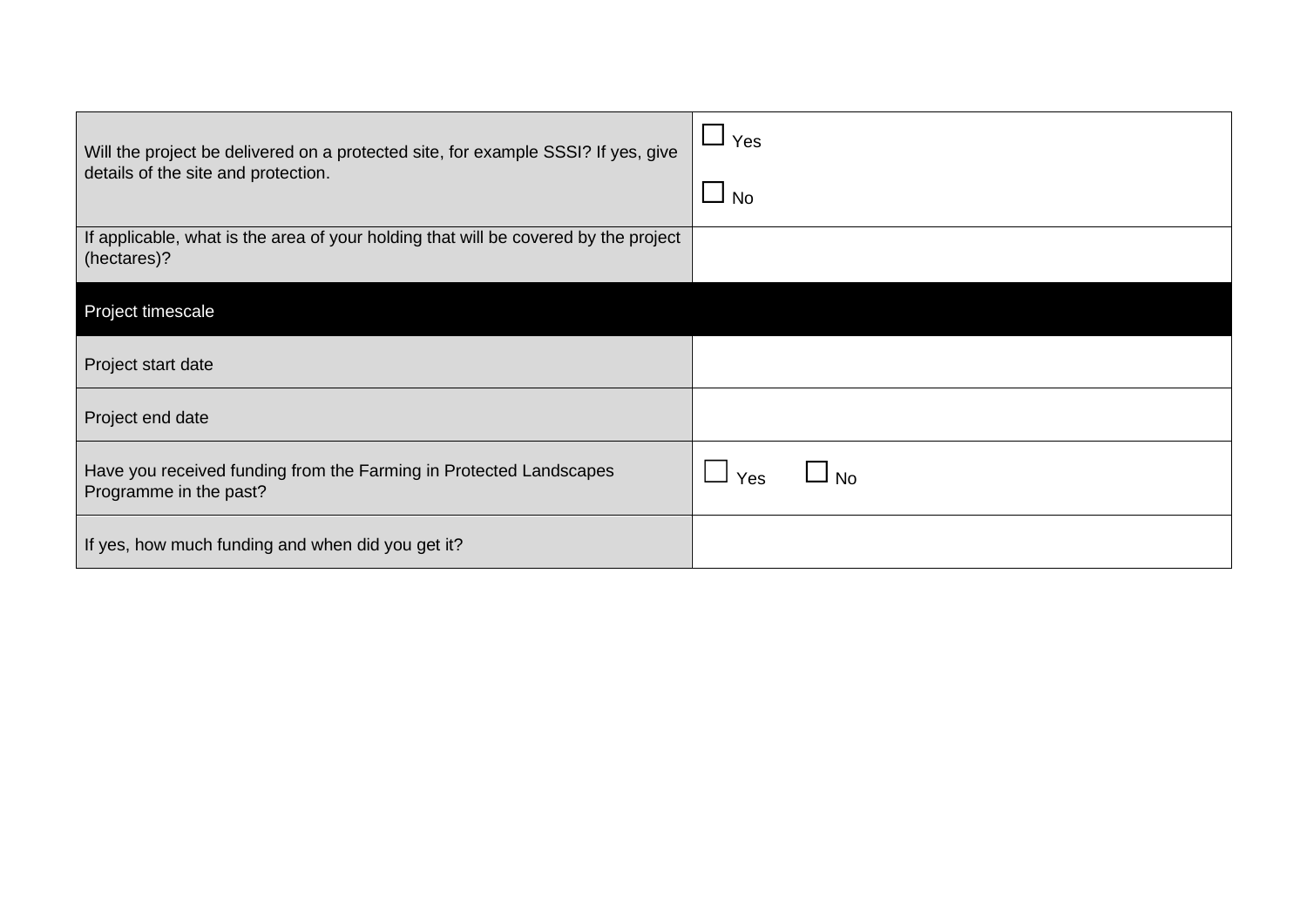## **Section 2) Information about the project**

Your application will be scored on your answers in this section.

Applications will be scored against each of the following categories:

- Project outcomes
- Value for Money
- Sustainability / legacy of projects
- Ability to deliver

You can find more information in: [Guidance for applicants –](https://www.broads-authority.gov.uk/__data/assets/pdf_file/0036/394974/Annex-F-Guidance-for-Applicants-Broads-and-Norfolk-Coast.pdf) Broads and Norfolk Coast

| <b>Project details</b>                                                                                                                                                                                     |  |  |  |
|------------------------------------------------------------------------------------------------------------------------------------------------------------------------------------------------------------|--|--|--|
| Project name                                                                                                                                                                                               |  |  |  |
| Objective of project                                                                                                                                                                                       |  |  |  |
| There are several outcomes that this programme is aiming to deliver on, across four key themes; Climate, Nature, People and Place.<br>You can find out more about the themes and outcomes in the guidance. |  |  |  |
| You project must deliver against at least one of these outcomes. For each theme, tick any outcomes your project will deliver against.                                                                      |  |  |  |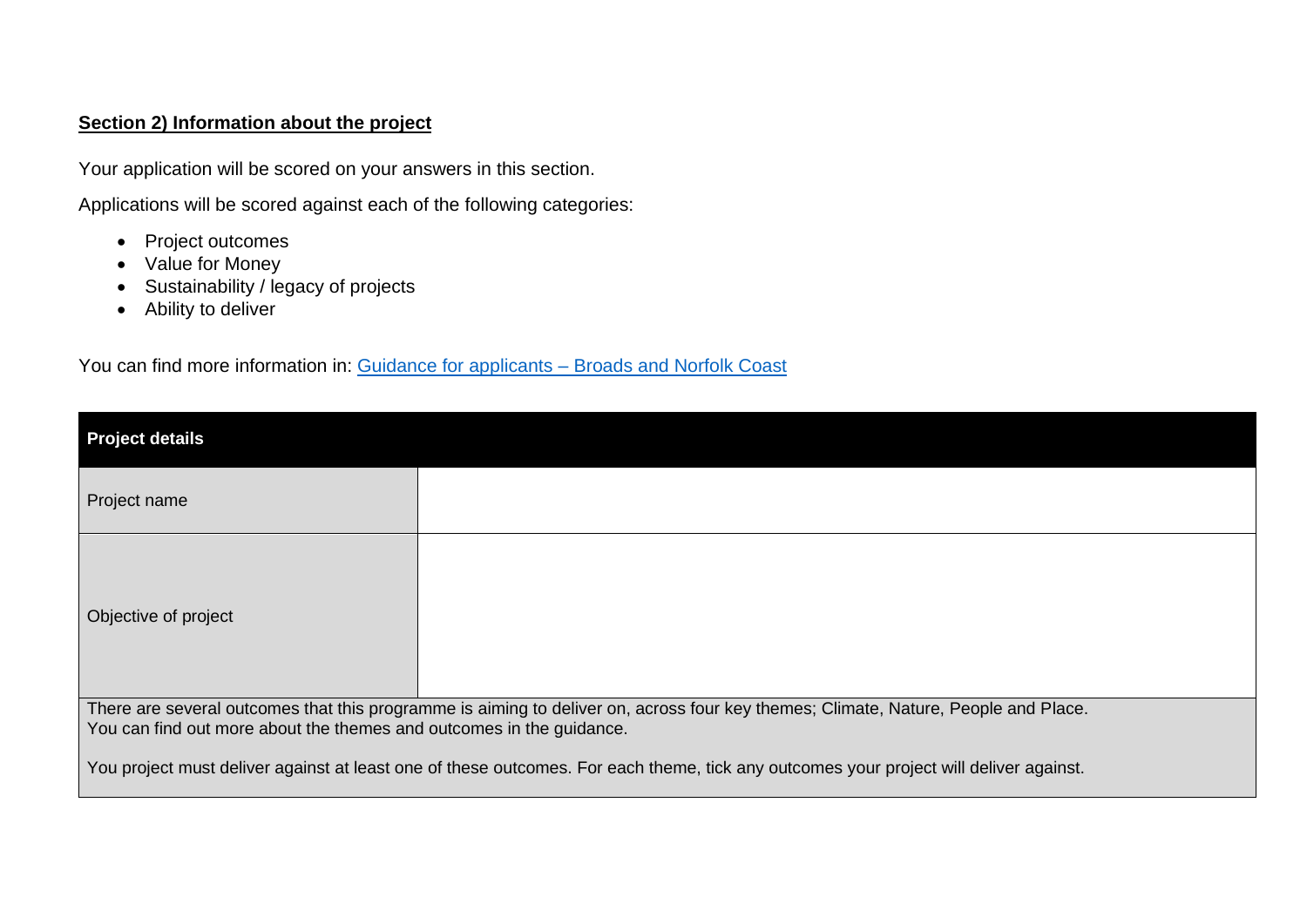|                      | $\Box$ More carbon is stored and/or sequestered                                                                                                                             |
|----------------------|-----------------------------------------------------------------------------------------------------------------------------------------------------------------------------|
| Theme: Climate       | Flood risk has been reduced                                                                                                                                                 |
|                      | Better understanding among farmers, land managers and the public as to what different habitats and land uses can deliver<br>for carbon storage and reduced carbon emissions |
|                      | The landscape is more resilient to climate change                                                                                                                           |
|                      | $\Box$ There is a greater area of wildlife rich habitat                                                                                                                     |
| <b>Theme: Nature</b> | There is greater connectivity between habitats                                                                                                                              |
|                      | Existing habitat is better managed                                                                                                                                          |
|                      | There is an increase in biodiversity                                                                                                                                        |
|                      | There are more opportunities for people to explore, enjoy and understand the landscape                                                                                      |
| Theme: People        | There are increased opportunities for more diverse audiences to explore, enjoy and understand the landscape                                                                 |
|                      | There is greater public engagement in land management, for example through volunteering                                                                                     |
| Theme: Place         | The quality and character of the landscape is reinforced or enhanced                                                                                                        |
|                      | Historic structures and features are conserved, enhanced or interpreted more effectively                                                                                    |
|                      | There is an increase in the resilience of nature friendly sustainable farm businesses, which in turn contributes to a more<br>thriving local economy                        |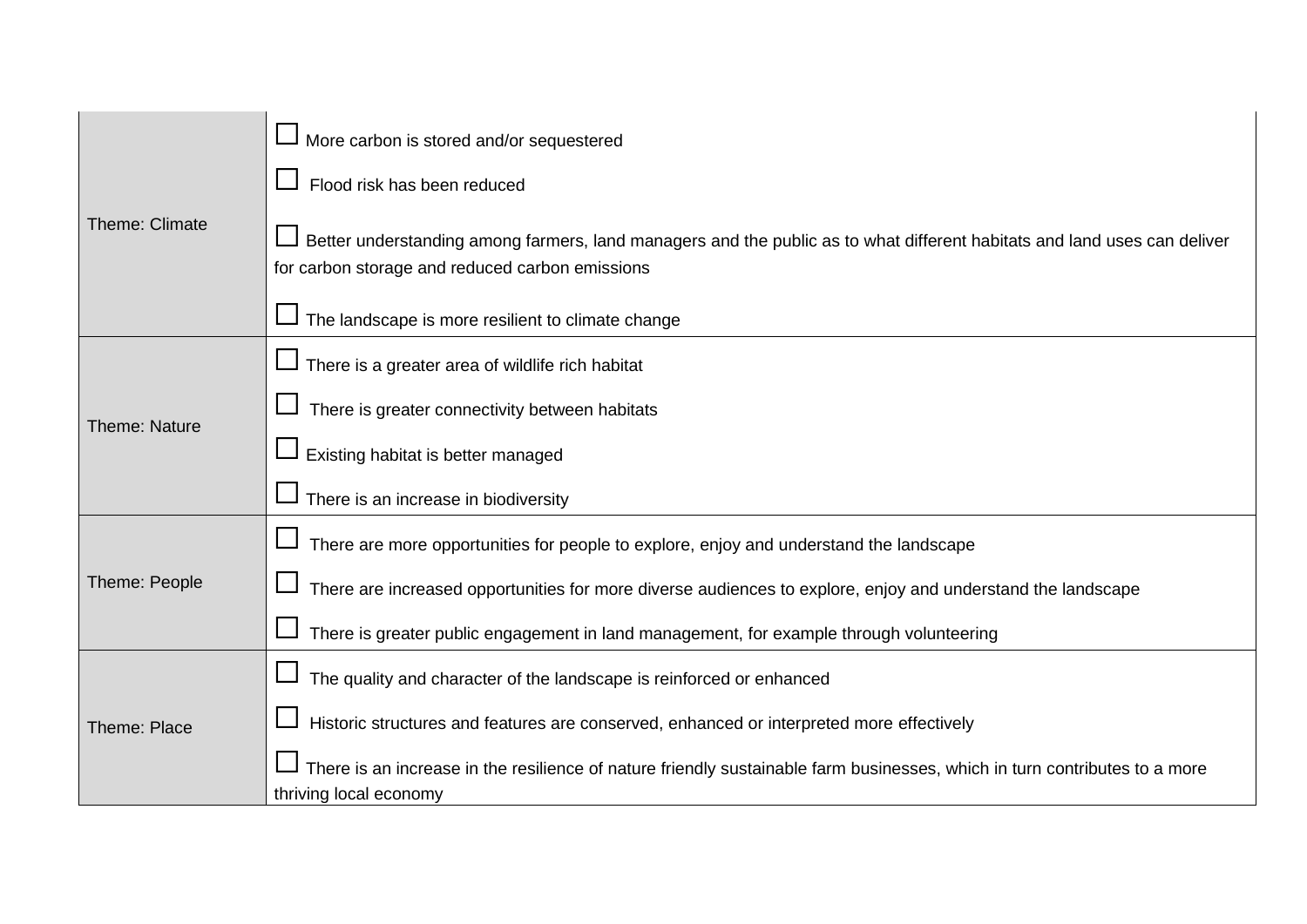Describe your project.

You should aim to say something about each of the following things:

- An outline your project
- What your project will deliver
- How your project will achieve the outcomes you have selected above
- What will the results of your project will be
- What the need for your project is
- The opportunity your project will present

(max 500 words)

How will your project support the local priorities and management plan of the Broads National Park/Norfolk Coast AONB? Your project must support the priorities of the Protected Landscape you are delivering in.

If you are applying in the Broads or Broadland River Catchment area you should read the [Broads Plan](https://www.broads-authority.gov.uk/__data/assets/pdf_file/0023/240665/Broads-Plan-2017.pdf) before answering this question. Broads Plan 2017 – [Broads Authority \(broads-authority.gov.uk\)](https://www.broads-authority.gov.uk/__data/assets/pdf_file/0023/240665/Broads-Plan-2017.pdf)

If you are applying in the Norfolk Coast or Norfolk Coast River Catchment area you should read the [Norfolk Coast Plan](http://www.norfolkcoastaonb.org.uk/partnership/aonb-management-plan/377) before answering this question. 2019-24 Management Plan - [Norfolk Coast Partnership \(norfolkcoastaonb.org.uk\)](http://www.norfolkcoastaonb.org.uk/partnership/aonb-management-plan/377)

(max 250 words)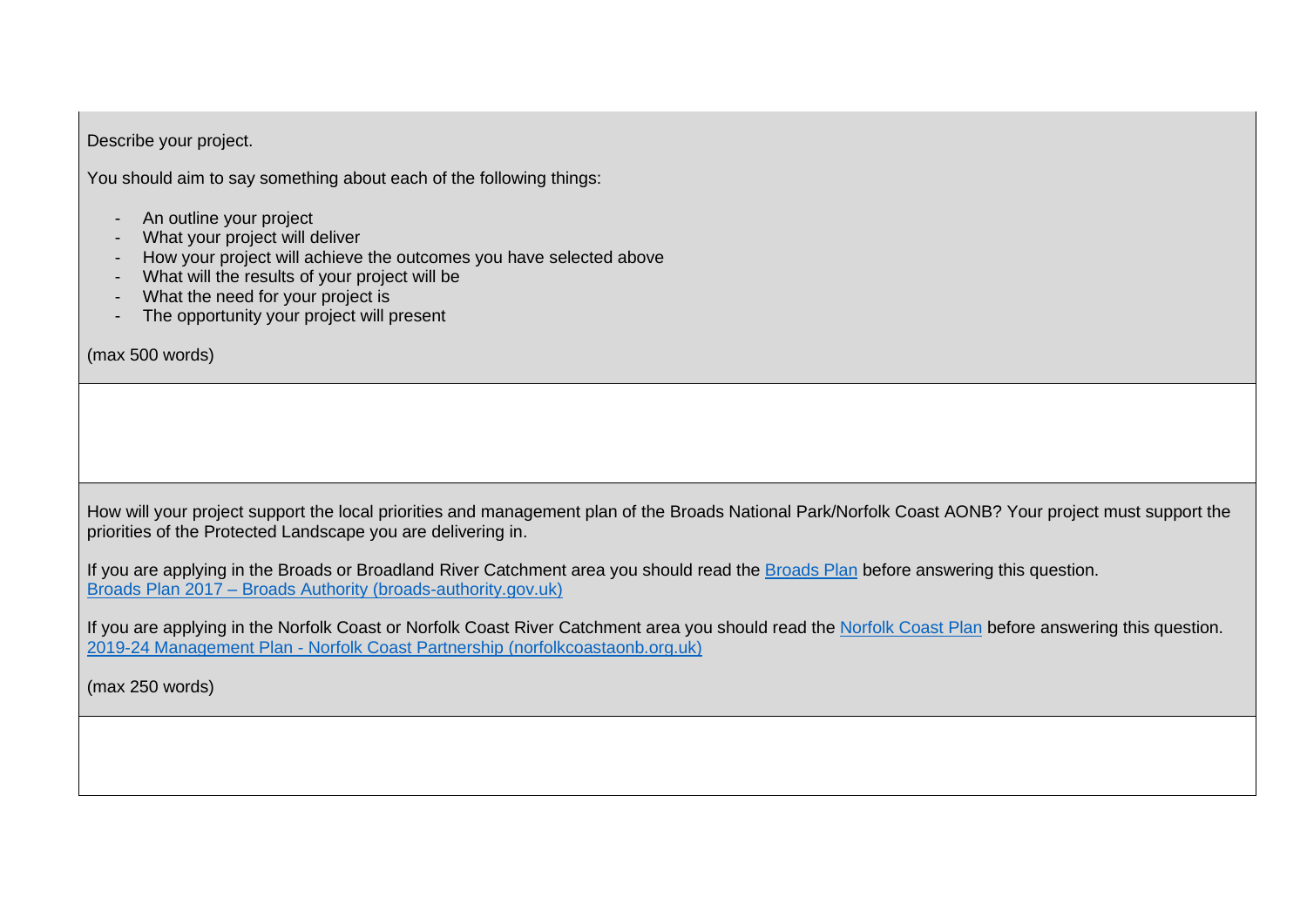Who will be involved in delivering the project and what will their roles be?

If your project needs to be promoted, how will you do this?

For example, if you are converting a barn for educational visits, how will you promote the barn to get visitors?

(max 200 words)

What will happen to the project once the funding ends?

You should aim to say something about how you will:

- Make sure the project is sustainable
- Make sure that the skills and knowledge developed whilst delivering your project are embedded longer-term

(max 200 words)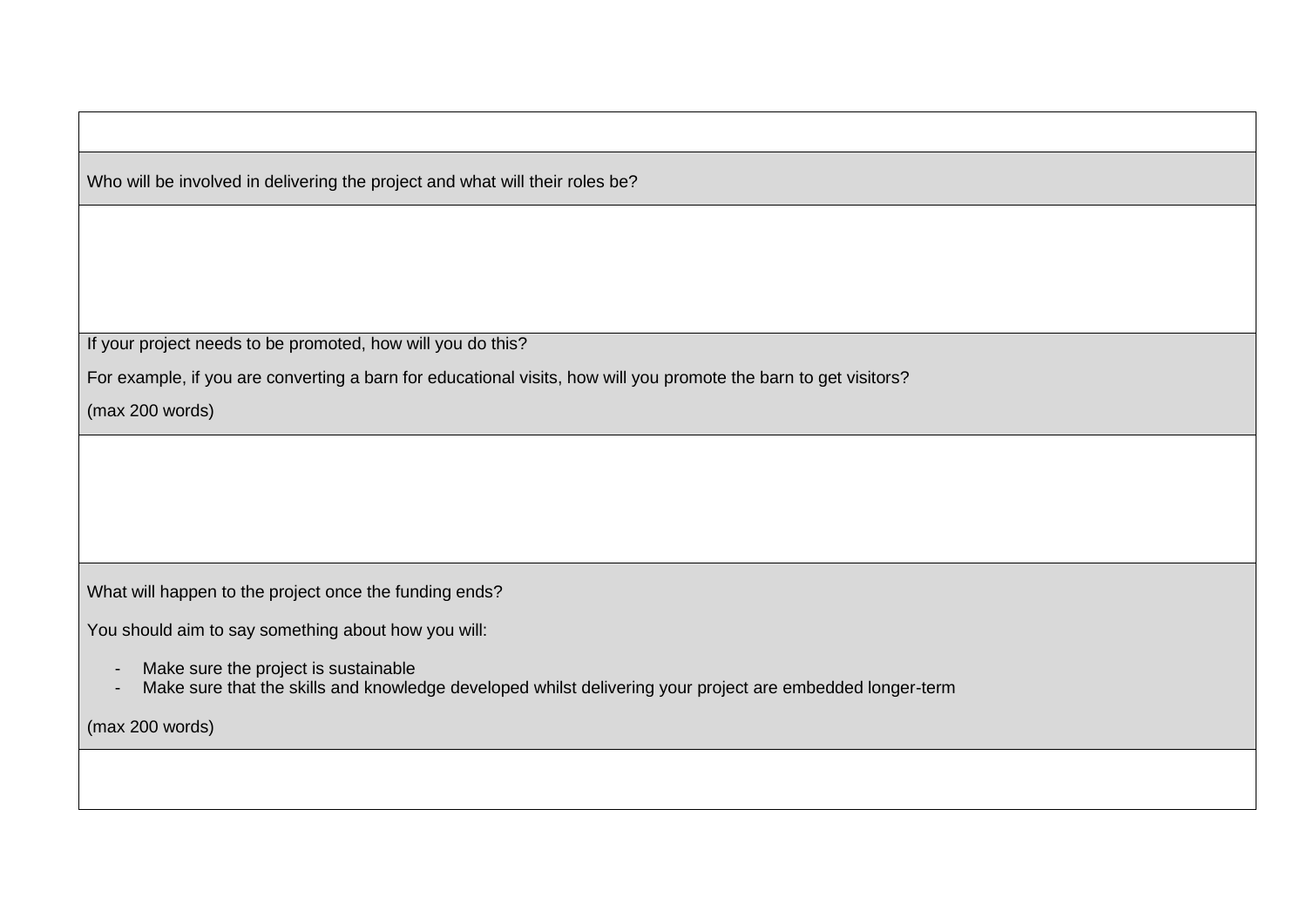| Project costs and funding                                                                                                                                                                                   |                      |                                                                                                                        |  |  |
|-------------------------------------------------------------------------------------------------------------------------------------------------------------------------------------------------------------|----------------------|------------------------------------------------------------------------------------------------------------------------|--|--|
|                                                                                                                                                                                                             |                      | You must discuss your project with your Farming in Protected Landscapes engagement lead before you start this section. |  |  |
| Are you VAT<br><b>No</b><br>registered?                                                                                                                                                                     | Yes                  | If yes, what is your VAT number:                                                                                       |  |  |
|                                                                                                                                                                                                             |                      | If you are able to reclaim VAT, please exclude this from the figures given in this section                             |  |  |
| lf you are not VAT registered, you should complete the <u>"Not registered for VAT" form</u> (found at the end of this Application Template). You will be<br>able to include VAT in the figures given below. |                      |                                                                                                                        |  |  |
| What is your total project cost?                                                                                                                                                                            |                      |                                                                                                                        |  |  |
| Do you confirm you will ensure<br>funding is used for the intended<br>purpose?                                                                                                                              | $\Box$ Yes $\Box$ No |                                                                                                                        |  |  |
| How do you know your project<br>provides a cost-effective way of<br>delivering the outcomes?                                                                                                                |                      |                                                                                                                        |  |  |
| For example, are your costs based on<br>Countryside Stewardship rates,                                                                                                                                      |                      |                                                                                                                        |  |  |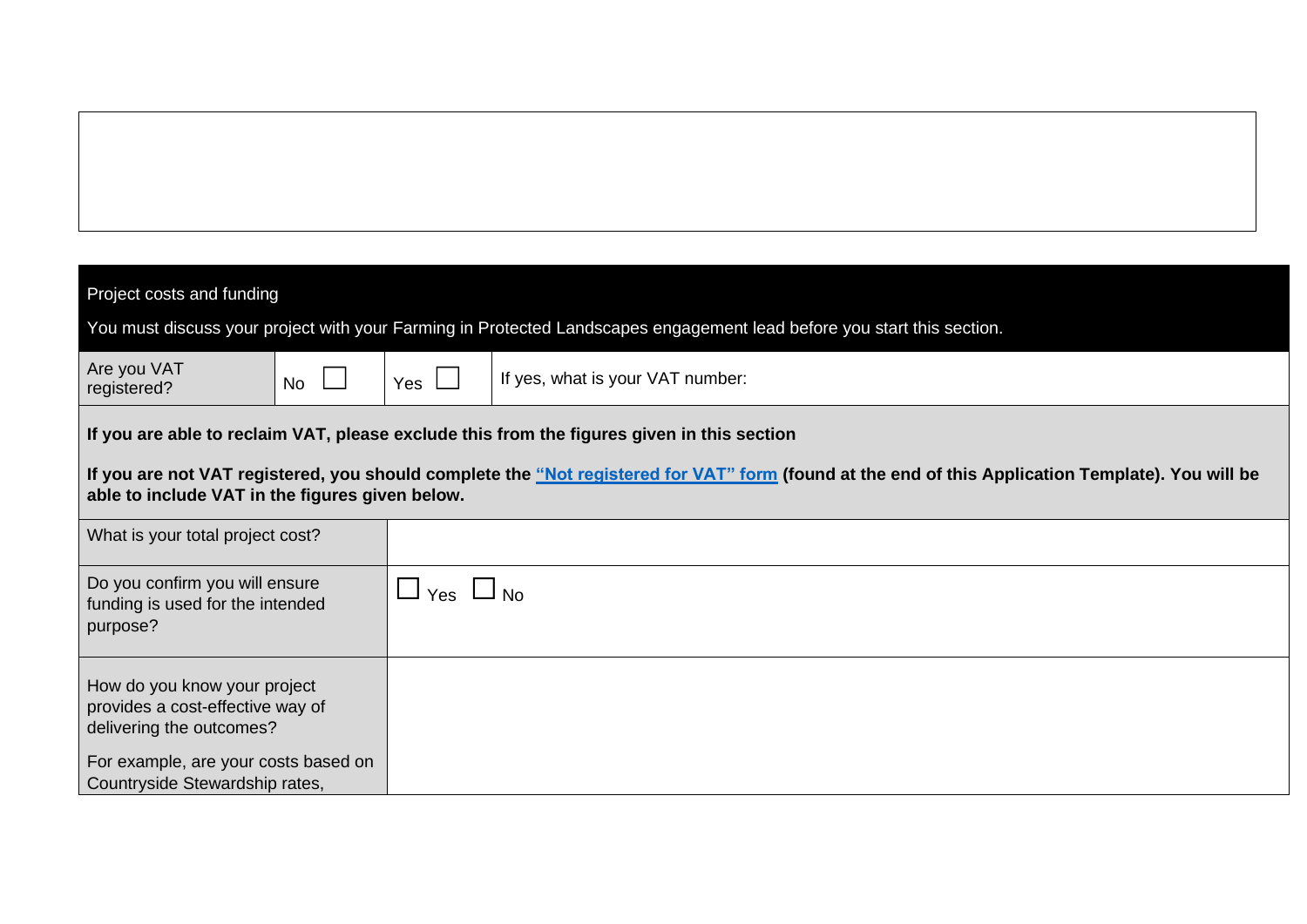| quotes or other published standard<br>rates?                                                                                                                                                                                                                                                                                                                                                                                                                                                                                                                                           |                                          |                                  |                         |                                                                |                                                                               |                                  |                                                                                                 |
|----------------------------------------------------------------------------------------------------------------------------------------------------------------------------------------------------------------------------------------------------------------------------------------------------------------------------------------------------------------------------------------------------------------------------------------------------------------------------------------------------------------------------------------------------------------------------------------|------------------------------------------|----------------------------------|-------------------------|----------------------------------------------------------------|-------------------------------------------------------------------------------|----------------------------------|-------------------------------------------------------------------------------------------------|
| Does your project have any matched<br>funding?<br>This can improve your application's<br>value for money score.                                                                                                                                                                                                                                                                                                                                                                                                                                                                        | $\Box$ Yes $\Box$ No                     |                                  |                         |                                                                |                                                                               |                                  |                                                                                                 |
| If yes,                                                                                                                                                                                                                                                                                                                                                                                                                                                                                                                                                                                | What is the value of your match funding? |                                  |                         |                                                                |                                                                               |                                  |                                                                                                 |
|                                                                                                                                                                                                                                                                                                                                                                                                                                                                                                                                                                                        | Has your match funding been secured?     |                                  |                         | $\Box$ Yes $\Box$ No                                           |                                                                               |                                  |                                                                                                 |
| Please list your project costs and where necessary including three quotes for activities as advised by your Protected Landscape Farming in Protected<br>Landscape Programme officer (contact details at start of form). For the quotes, where the chosen supplier of a product or service is not the cheapest<br>available, please provide an explanation as to why you have opted for the higher quotation.<br>Your Protected Landscape Farming in Protected Landscape Programme officer can help with this section.<br>(insert rows or continue using a separate sheet as necessary) |                                          |                                  |                         |                                                                |                                                                               |                                  |                                                                                                 |
| <b>Item</b>                                                                                                                                                                                                                                                                                                                                                                                                                                                                                                                                                                            | <b>Capital</b><br>Please<br>tick         | <b>Revenue</b><br>Please<br>tick | <b>Item cost</b><br>(E) | <b>FiPL Payment</b><br>rate<br>(as advised by<br>FiPL Officer) | <b>FiPL</b><br><b>Intervention</b><br>Rate<br>(as advised by<br>FiPL Officer) | <b>FiPL Grant</b><br>Request (£) | <b>Funding from</b><br>additional<br>sources such<br>as match<br>funding $(E)$<br>(if required) |
|                                                                                                                                                                                                                                                                                                                                                                                                                                                                                                                                                                                        |                                          |                                  |                         |                                                                |                                                                               |                                  |                                                                                                 |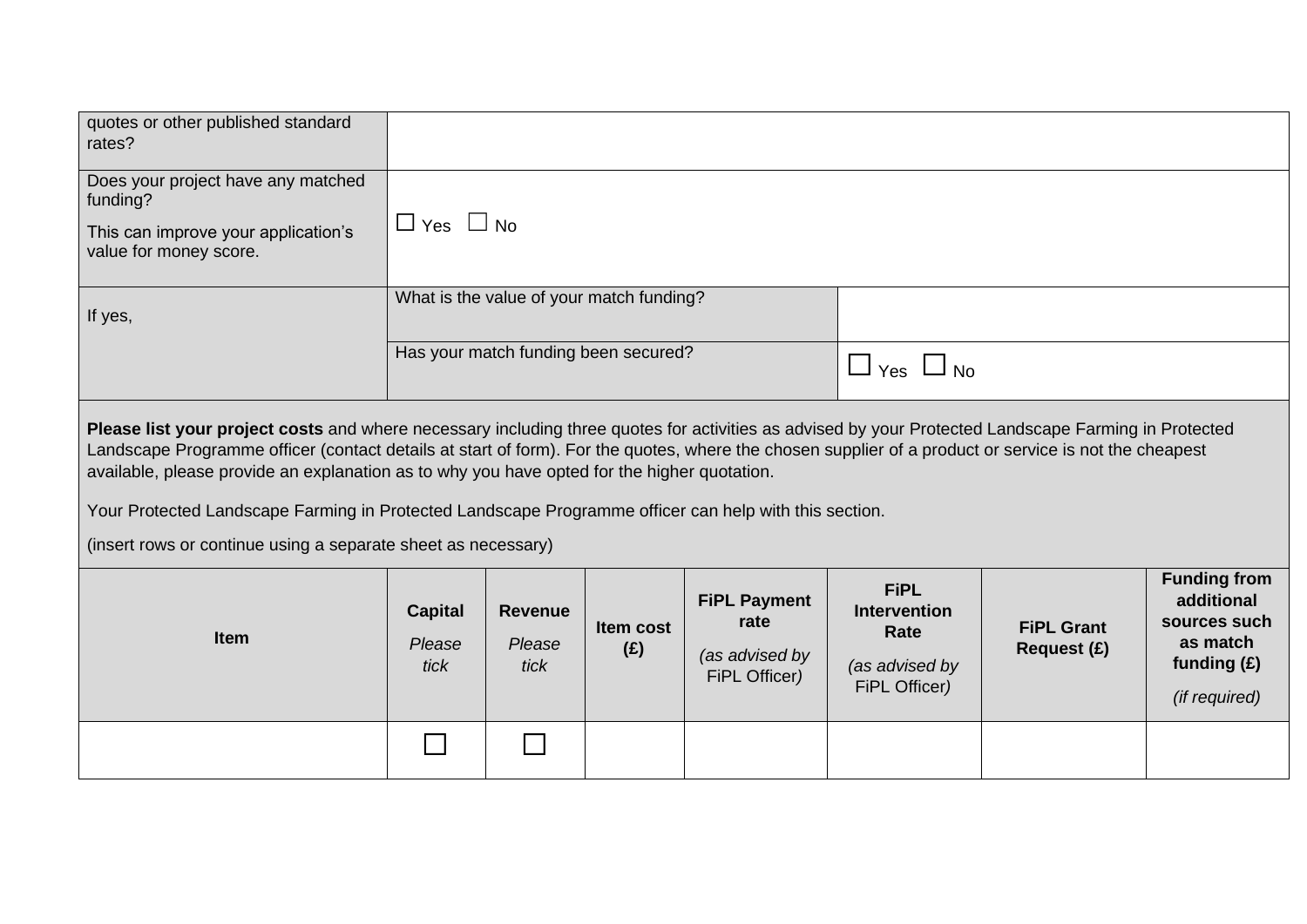| Total FiPL Grant Request (total amount of funding you are applying for)<br>$E$                                                                                                                      |  |  |  |  |  |  |  |
|-----------------------------------------------------------------------------------------------------------------------------------------------------------------------------------------------------|--|--|--|--|--|--|--|
| Total cost of project (this is your FiPL grant request and any additional funding you have secured)                                                                                                 |  |  |  |  |  |  |  |
| Project evaluation                                                                                                                                                                                  |  |  |  |  |  |  |  |
| How will you evaluate the success of your project?                                                                                                                                                  |  |  |  |  |  |  |  |
| Briefly tell us how you plan to measure progress against your outcomes/outputs and how you will baseline your starting point.<br>(max 500 words)                                                    |  |  |  |  |  |  |  |
|                                                                                                                                                                                                     |  |  |  |  |  |  |  |
| I confirm that I will work with my local Protected Landscape team to participate in a proportionate project evaluation and if required feed into<br>programme evaluation led by external evaluator. |  |  |  |  |  |  |  |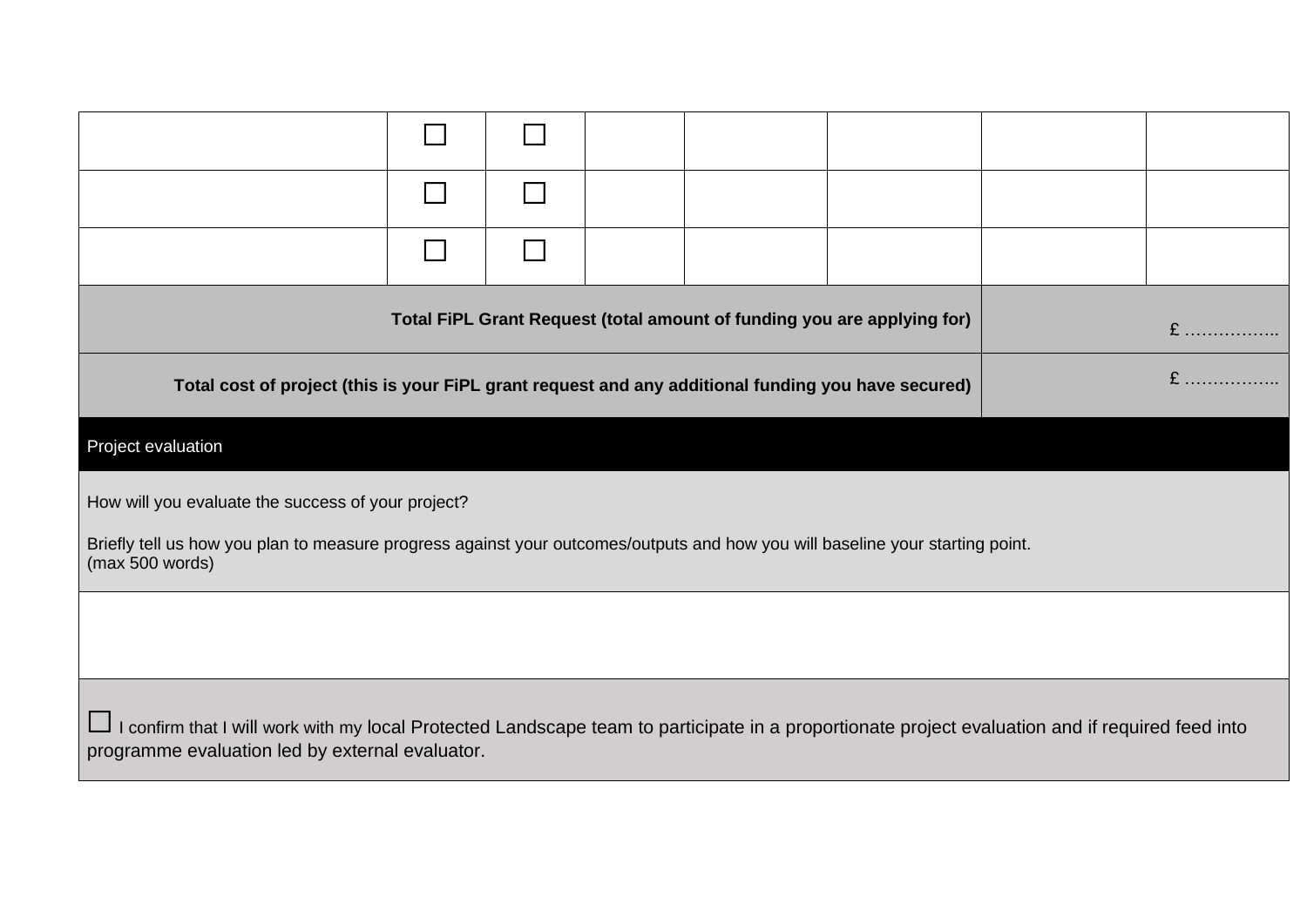| Declaration                                                                                                                                                                          |
|--------------------------------------------------------------------------------------------------------------------------------------------------------------------------------------|
| I declare that the information given above is correct to the best of my knowledge, and that if any of the information changes, I will inform the Broads Authority<br>immediately.    |
|                                                                                                                                                                                      |
|                                                                                                                                                                                      |
|                                                                                                                                                                                      |
|                                                                                                                                                                                      |
| What to do next?                                                                                                                                                                     |
| You must sign your application form before it can be processed.                                                                                                                      |
| If you have added an electronic signature to the declaration then you can email it to: fipl@broads-norfolkcoast.co.uk                                                                |
| If you cannot add an electronic signature you should print and sign this application and send it to: Broads Authority, Yare House, 62-64 Thorpe Road, Norwich<br>NR <sub>1</sub> 1RY |

## **Please return this form to**:

- Electronically to: [fipl@broads-norfolkcoast.co.uk](mailto:fipl@broads-norfolkcoast.co.uk)
- Postal to: Broads Authority, Yare House, 62-64 Thorpe Road, Norwich NR1 1RY

| <b>Optional:</b> To help us publicise in the future, please tell us where you |  |
|-------------------------------------------------------------------------------|--|
| heard about the programme.                                                    |  |
|                                                                               |  |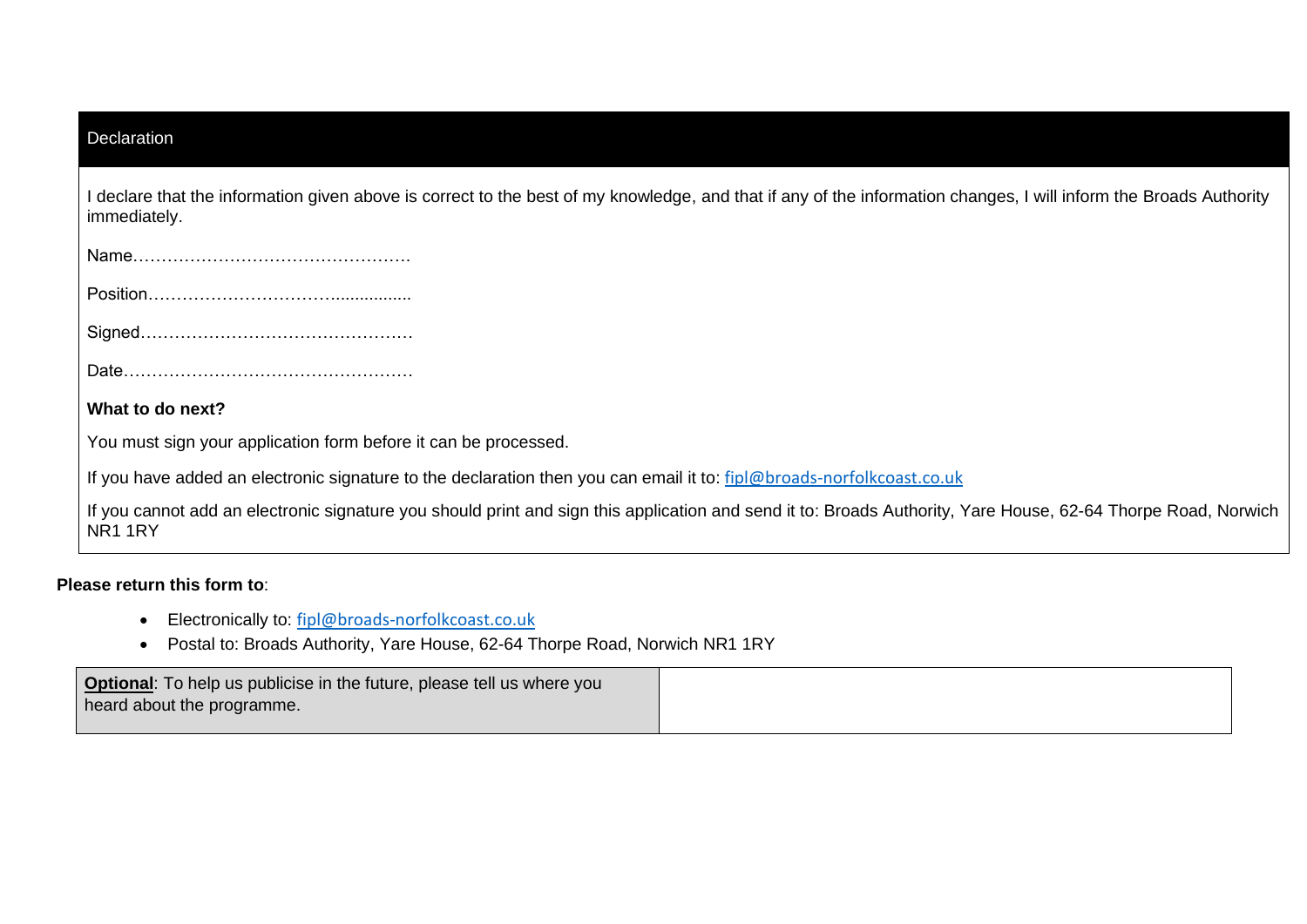#### **Privacy Statement**

By completing this application form, I consent to the Broads Authority storing my personal data. I understand that my personal data will be stored securely, used only for the purpose of processing and evaluating my application to the Farming in Protected Landscape programme. The personal data may be shared with third parties involved in the Local Assessment Panel, the Department for the Environment Food and Rural Affairs and the Rural Payments Agency but will not be shared more widely without my prior consent. The Broads Authority is registered under the Data Protection Act 2018. For more information, please refer to our [Privacy Notice](https://www.broads-authority.gov.uk/__data/assets/pdf_file/0034/394909/FIPL-privacy-policy.pdf) which is published on the Authority's website.